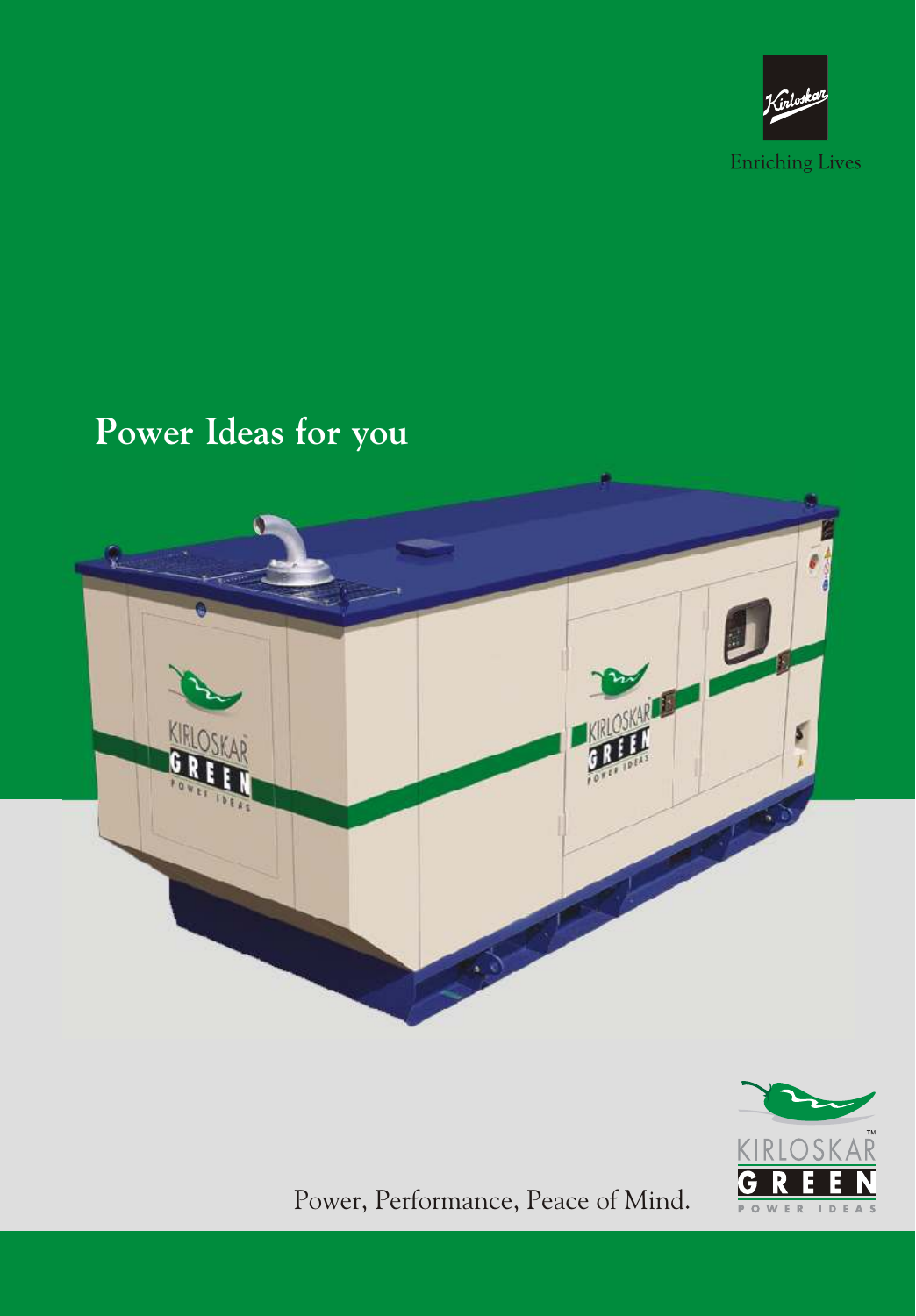

## **About us…**

Kirloskar Engines: Prime mover to the Indian nation.

Kirloskar Oil Engines Limited founded in 1946 and popularly known as KOEL is India's leading manufacturer of the finest and widest range of diesel engines – from 3 hp to 800 hp and from 2400 hp to 11000 hp. The Kirloskar engines are manufactured in both air-cooled and water-cooled version. Our engines (with annual manufacturing volumes exceeding 320,000 engines) are manufactured in a most ecofriendly environment in India at our Pune – Khadki, Kolhapur – Kagal, Rajkot, Nashik, Plants. The manufacturing plants are well equipped with most advance and high-tech machineries, having state of the art cutting edge technology for machining of all the critical components. Kirloskar engines are used as prime movers in Industrial, Agriculture, Power generation as well as Marine Applications.

The engine manufacturing facilities are continually upgraded and improved to ensure the requisite quality at competitive cost. Critical components like crankcases, crankshafts, camshafts, gear casing, cylinder heads and connecting rod are manufactured in-House. KOEL also manufactures for its exclusive use, Special Purpose Machines to achieve critical degrees of precision that international specifications demand.

We pursue highest quality adherence for zero defect

"The certification demonstrates our commitment to excellence"

- Prestigious ISO 9001 certification for Quality Management System since 1992 by ABS QE, Inc.
- ISO/TS 16949:2002 for Quality Management System since 2007 by ABS QE, Inc.
- ISO 14001 certification for Environment Management System since 1999 by TUV NORD.
- OHSAS 18000:2007 certificate for Health, Safety & Environment since 2009 TUV NORD.

At Kirloskar, we believe that the industry and the environment can, and must, coexist in a mutually beneficial way. Bringing this thought into practice is what has driven us to manufacture the engine that are not only eco-friendly, but are also manufactured in an environmentfriendly way.

Effective support to the product sold is available through the distributors selling the product. Trained technicians and availability of spares at the distributor locations helps minimize the engine downtime.

All pervasive IT in operations

Having foreseen the power of the IT to transform the businesses, way back in 1998 KOEL installed the world's leading Enterprise-wide Solution (ERP) - Oracle®. This installation is noted to be one of the most comprehensive installations of Oracle in the manufacturing industry. The installation of ERP in 1998 was followed up with net enabled business processes in 2000. With this initiative, Kirloskar Service Dealers, OEM's,

Area Sales Offices, Suppliers and the Logistic providers form a digital community that is ever ready to respond to each customer need efficiently.

The Service dealerships are able to respond to customer needs quickly and efficiently by accessing round-the-clock the latest service information and parts availability over the internet, 24 hours a day, 365 days a year, including a leap year.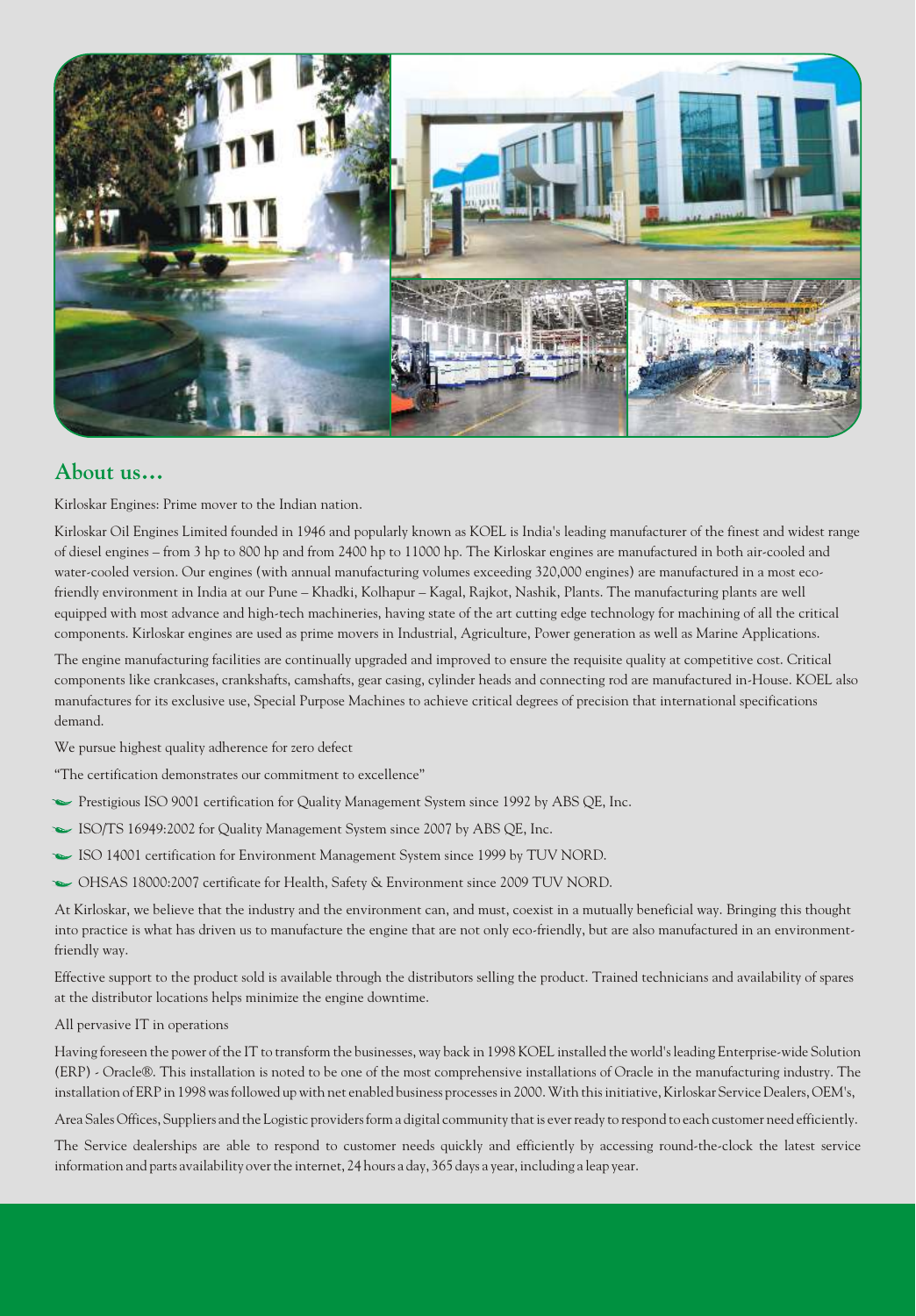# **Kirloskar Green Power Facts**

- Fully integrated Gensets & Power systems to meet current & future needs of customers.
- Over 50,000 Kirloskar Green Gensets manufactured annually.
- Market leader with full range from 2.5 kVA to 8000 kVA.
- Dominant market share in Indian subcontinent.
- Increasing market share for Gensets in Middle East Asia and Africa.
- Large number of satisfied customers from Manufacturing, Software, Construction, Infrastructure and Telecom sector in 320 kVA to 600 kVA range.
- Every 2nd Genset in India is a Kirloskar Green Genset.
- Over 75,000 Gensets all over India help to run the Indian Telecom Network.
- More than 15,000 Gensets deployed along the Indian Borders providing reliable power to the Defense forces.
- $\sim$  Worlds largest selling brand (in 15 to 250 kVA)

# **Complete Kirloskar Green Power Ideas For You**



With assistance from channel partners

# **The Kirloskar Green Advantage**

- Complete Power Ideas from Genset selection to Total Power Management.
- Multiple sets for higher kVA requirements.
- Air-cooled & water cooled engines.
- Aesthetically superior, compact, fully integrated, weather proof acoustic enclosures.
- Widest range of power offerings.
- Lowest operating costs and extremely reliable.
- State-of-the-art engine & genset control system.
- Ideally suitable for critical industries like Constructions, Manufacturing, Textile, Telecom, Services etc.
- Winner of the Frost & Sullivan Voice of Customer Award in the "Best Bang for Buck" category in the Indian Genset Market.
- Effective sales and service support in all countries of operations.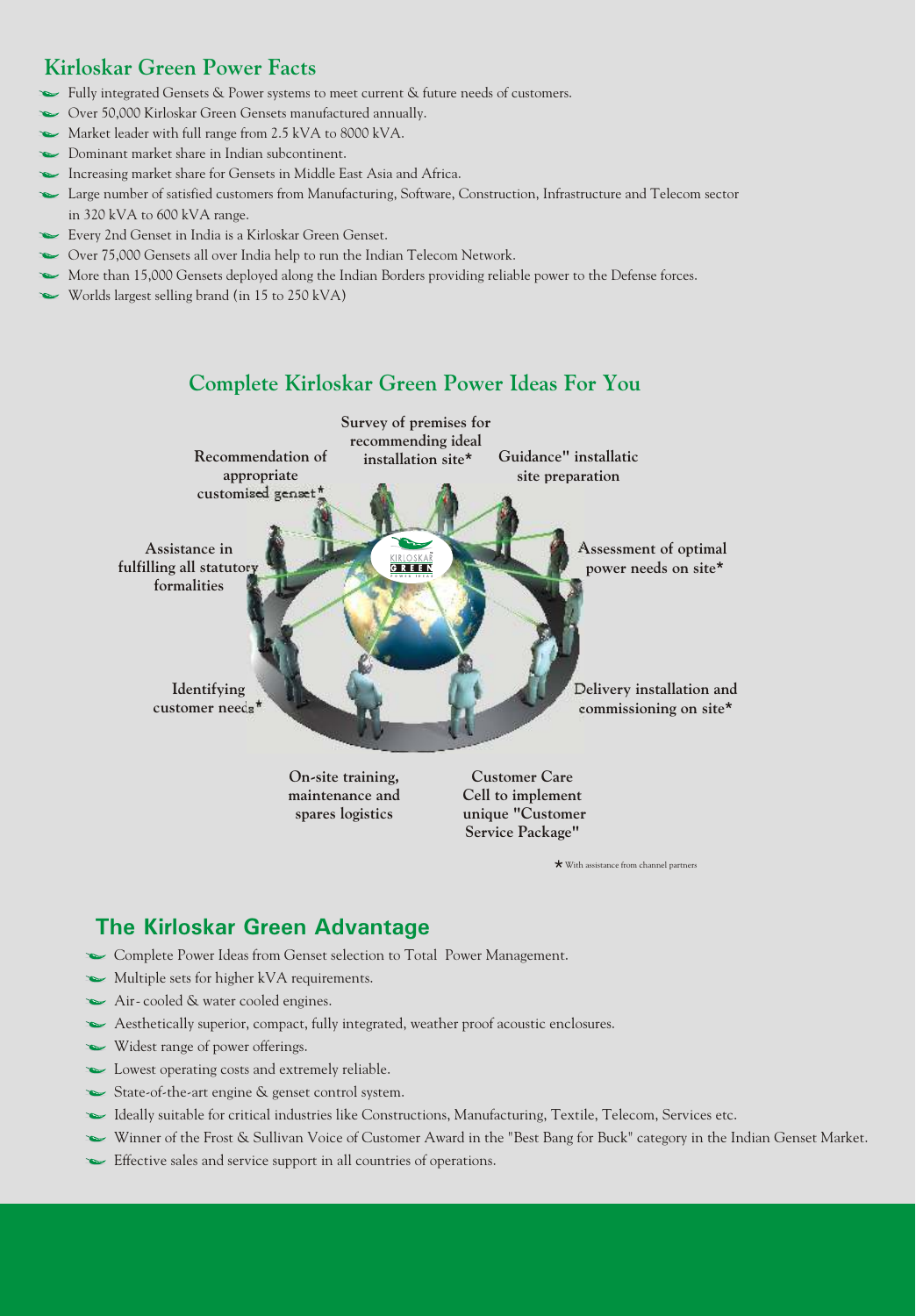# **Products at a glance**

# **Kirloskar Air & Water Cooled Engines**

## Air Cooled Engines (HA Series)

- 15 to 70 kVA Range.
- 2, 3, 4 and 6 Cylinder configuration.
- High Reliability and low maintenance cost.
- < Auto belt tensioning system, resulting in increased belt life.
- < Modular Design, No external piping.
- Ease of Maintenance.

## Water Cooled Engines (R1040 Series)

- 17.5 to 125 kVA Range.
- < Most rugged engine in 2, 3, 4 and 6 cylinder configuration. Specially designed for heavy duty application.
- < Wet liner design ensures high reliability and low maintenance cost.
- < Modular Design, No external piping.

#### Water Cooled Engines (SL Series)

- 160 to 250 kVA Range.
- 6 Cylinder, Most Compact 6.48 Ltr. engine series.
- **Lowest power to weight ratio in its class.**
- **Low fuel and oil consumption.**
- < Wet liner design ensures high reliability and low maintenance cost.

#### Water Cooled Engines (K Series)

- 275 to 600 kVA Range.
- < World renowned technology 6, 8, 10 and 12 cylinder configuration.
- Flat SFC curve from 50 to 100% loads, unmatched fuel economy and lowest generating cost.
- Electronic governor for Isochronous governing and paralleling operations.
- < Modular construction, No external piping.
- Ease of Maintenance.

## **Alternators**

- < Compact Brushless, Single Bearing Design.
- Best in Class Efficiency.
- **Low vibration Levels.**
- Positive voltage built-up.
- Special windings to reduce harmonics.
- State of the art, compact & high performance AVR.
- < Epoxy gel coating to suit various environment conditions.

## **Sound Attenuation Canopy**

- Rugged design to withstand varying climatic conditions.
- Compact and aesthetically superior.
- < Fully complying with internationally accepted sound norms.
- **Fire retardant noise insulation material.**

## **Controls**

- State of art engine and genset monitoring and safety system.
- < Includes safety controls for low coolant level in radiator and high canopy temperature.

# **Standard Scope of Supply**

- < Kirloskar diesel engine
- < Brushless alternators of internationally reputed brand.
- **Formed base plate.**
- Sound Attenuation Canopy.
- Powder coated sheet metal DG set control panel complete with in built digital control module for displaying voltage, current, frequency, hour run, lube oil pressure, temperature etc., MCB (below 45 kVA rating) or MCCB (45 kVA and above rating), wiring diagram pasted inside the panel.
- Removable sheet metal fuel tank of capacity for 8hr running at 75% load complete with inlet spout strainer and fuel level indicator.
- 12V Electrical system up to 140 kVA rating, 24V electrical system for higher kVA rating.
- Automatic shut down incase of fault detection.



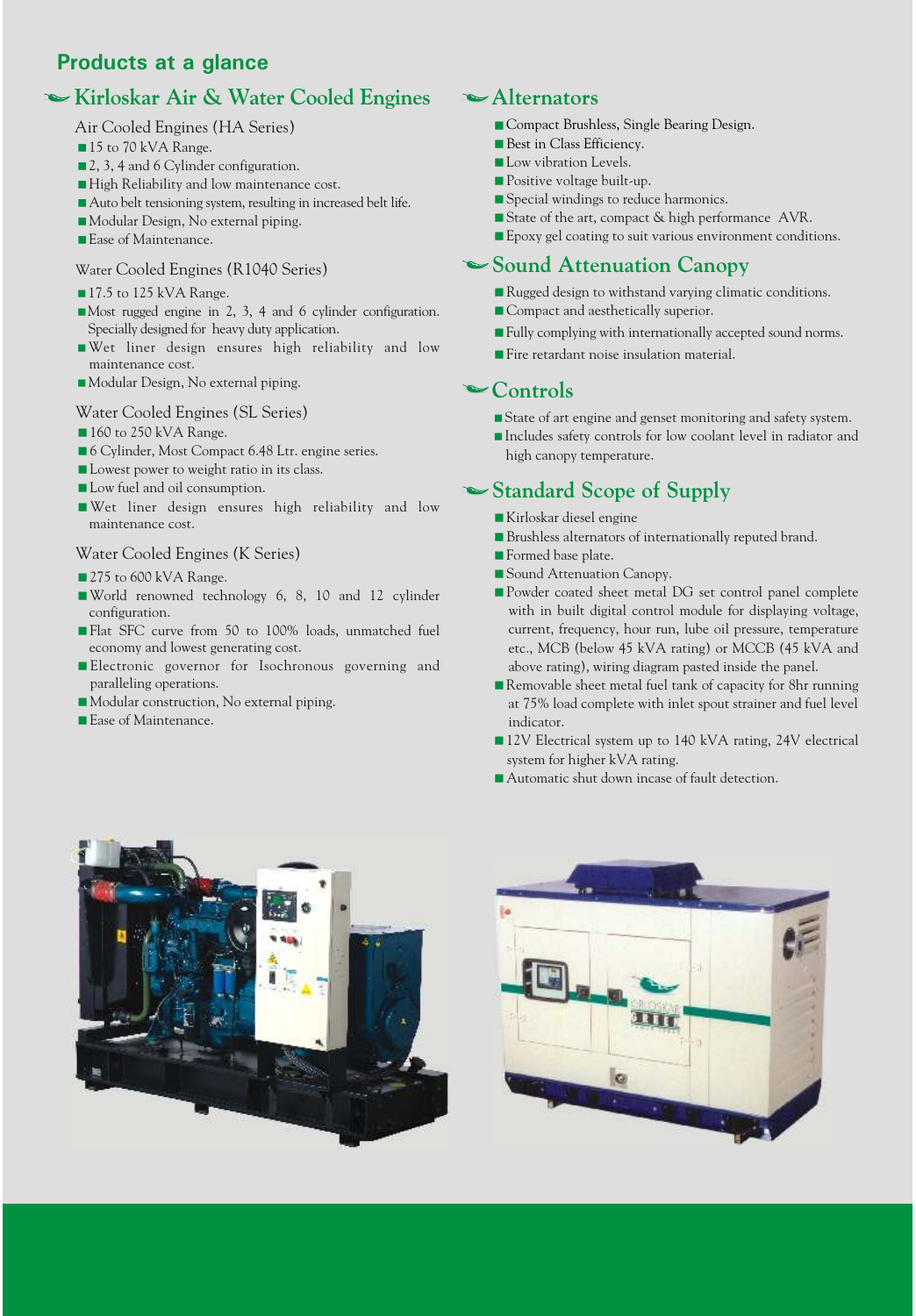# **Technical Specifications of Standard Water Cooled Generating Sets :\***

380V/415V, 3-ph, 50Hz, 0.8 pf @ 1500 rpm 220V/380V/440V, 3-ph, 60 Hz, 0.8 pf @ 1800 rpm

| Model      | <b>Engine Model</b> | <b>RPM</b> | <b>Continuous Rating</b> |                            | <b>Stand-by Rating</b> |                          |    |
|------------|---------------------|------------|--------------------------|----------------------------|------------------------|--------------------------|----|
|            |                     |            | Engine hp                | Genset kVA<br>(Prime duty) | Engine hp              | Genset kVA<br>(Stand-by) | Hz |
| KG15W/WS   | 2R1040              | 1500       | 27.0                     | 15                         | 29.7                   | 16.5                     | 50 |
| KG17.5W/WS | 2R1040              | 1500       | 27.0                     | 17.5                       | 29.7                   | 19.3                     | 50 |
| KG20W/WS   | 2R1040              | 1500       | 27.0                     | 20                         | 29.7                   | 22.0                     | 50 |
| KG23W/WS   | 2R1040              | 1800       | 30.0                     | 23                         | 33.0                   | 25.0                     | 60 |
| KG30W/WS   | 3R1040              | 1500       | 42.0                     | 30                         | 46.2                   | 33.0                     | 50 |
| KG35W/WS   | 3R1040              | 1800       | 46.0                     | 35                         | 50.6                   | 38.5                     | 60 |
| KG40W/WS   | 4R1040              | 1500       | 56.0                     | 40                         | 61.6                   | 44.0                     | 50 |
| KG50W/WS   | 4R1040              | 1800       | 62.0                     | 45                         | 66.0                   | 49.5                     | 60 |
| KG62W/WS   | 4R1040T             | 1500       | 83.0                     | 62.5                       | 91.3                   | 68.8                     | 50 |
| KG72W/WS   | 4R1040T             | 1800       | 90.0                     | 72                         | 99.0                   | 79.2                     | 60 |
| KG82W/WS   | 4R1040TA            | 1500       | 105.0                    | 82.5                       | 115.5                  | 90.8                     | 50 |
| KG87W/WS   | 4R1040TA            | 1800       | 112.0                    | 87                         | 123.2                  | 95.7                     | 60 |
| KG100W/WS  | 6R1080T             | 1500       | 127.0                    | 100                        | 139.7                  | 110.0                    | 50 |
| KG115W/WS  | 6R1080T             | 1800       | 148.0                    | 115                        | 162.8                  | 126.5                    | 60 |
| KG125W/WS  | 6R1080TA            | 1500       | 156.0                    | 125                        | 171.6                  | 137.5                    | 50 |
| KG135W/WS  | 6R1080TA            | 1800       | 171.0                    | 135                        | 188.1                  | 148.5                    | 60 |
| KG160W/WS  | 6SL9088TA           | 1500       | 198.0                    | 160                        | 217.8                  | 176.0                    | 50 |
| KG184W/WS  | 6SL9088TA           | 1800       | 226.4                    | 184                        | 249.0                  | 202.4                    | 60 |
| KG200W/WS  | 6SL1500TA           | 1500       | 248.0                    | 200                        | 272.8                  | 220.0                    | 50 |
| KG225W/WS  | 6SL1500TA           | 1800       | 279.0                    | 225                        | 306.9                  | 247.5                    | 60 |
| KG250W/WS  | 6SL8800TA           | 1500       | 310.0                    | 250                        | 341.0                  | 275.0                    | 50 |

# **Technical Specifications of Standard Air Cooled Generating Sets :\***

380V/415V, 3-ph, 50Hz, 0.8 pf @ 1500 rpm 220V/380V/440V, 3-ph, 60 Hz, 0.8 pf @ 1800 rpm

| Model                 | <b>Engine Model</b> | <b>RPM</b> | <b>Continuous Rating</b> |                            | <b>Stand-by Rating</b> |                            |    |
|-----------------------|---------------------|------------|--------------------------|----------------------------|------------------------|----------------------------|----|
|                       |                     |            | Engine hp                | Genset kVA<br>(Prime duty) | Engine hp              | Genset kVA<br>$(Stand-by)$ | Hz |
| KG15A/AS              | <b>HA294</b>        | 1500       | 20.5                     | 15                         | 22.6                   | 17.0                       | 50 |
| KG17A/AS              | <b>HA294</b>        | 1800       | 23.0                     | 17                         | 25.3                   | 19.0                       | 60 |
| KG <sub>25</sub> A/AS | <b>HA394</b>        | 1500       | 32.0                     | 25                         | 35.2                   | 28.0                       | 50 |
| KG30A/AS              | <b>HA394</b>        | 1800       | 38.0                     | 30                         | 41.8                   | 33.0                       | 60 |
| KG35A/AS              | <b>HA494</b>        | 1500       | 43.0                     | 35                         | 47.3                   | 39.0                       | 50 |
| KG40A/AS              | <b>HA494</b>        | 1800       | 52.0                     | 40                         | 57.2                   | 44.0                       | 60 |
| KG45A/AS              | <b>HA494TC</b>      | 1500       | 56.0                     | 45                         | 61.6                   | 50.0                       | 50 |
| KG50A/AS              | <b>HA494</b>        | 1800       | 65.0                     | 50                         | 71.5                   | 55.0                       | 60 |
| KG50A/AS              | HA694               | 1500       | 65.0                     | 50                         | 71.5                   | 55.0                       | 50 |
| KG62A/AS              | HA694               | 1800       | 78.0                     | 62.5                       | 85.8                   | 69.0                       | 60 |
| KG65A/AS              | HA694TC             | 1500       | 83.0                     | 65                         | 91.3                   | 72.0                       | 50 |
| KG75A/AS              | HA694TC             | 1800       | 98.0                     | 75                         | 107.8                  | 83.0                       | 60 |

\* T / TC - Turbo charged  $*$ TA - Turbo charged After cooled

\*Notes:

- 1 (a) Engine ratings are Gross rated outputs to IS-10002, BS-5514, DIN-6271, ISO-3046/1standards as appropriate. (b) Genset ratings are according to ISO 8528.
- 2 For continuous ratings 10% overload is permitted for 1 hour in every 12 hours consecutive run.
- 3 For stand-by ratings no further overload is permitted.
- 4 KG...W/KG...A : Represents Open Type Gensets
- KG...WS/KG...AS : Represents Silent Gensets.
- 5 Power reduction : For ambient conditions (i.e altitude, air temperature, humidity) worse than the standard operating conditions, the engine output should be derated in accordance with relevant standards. Please consult KOEL for precise deration calculations.
- 6 Incase iftheDGsetisrequiredfor any specific applicationsuchasTelecom,AMFapplication,paralleloperation,please consultKOEL.
- 7 For any other voltage than specified, please consult Kirloskar Oil Engines Limited.